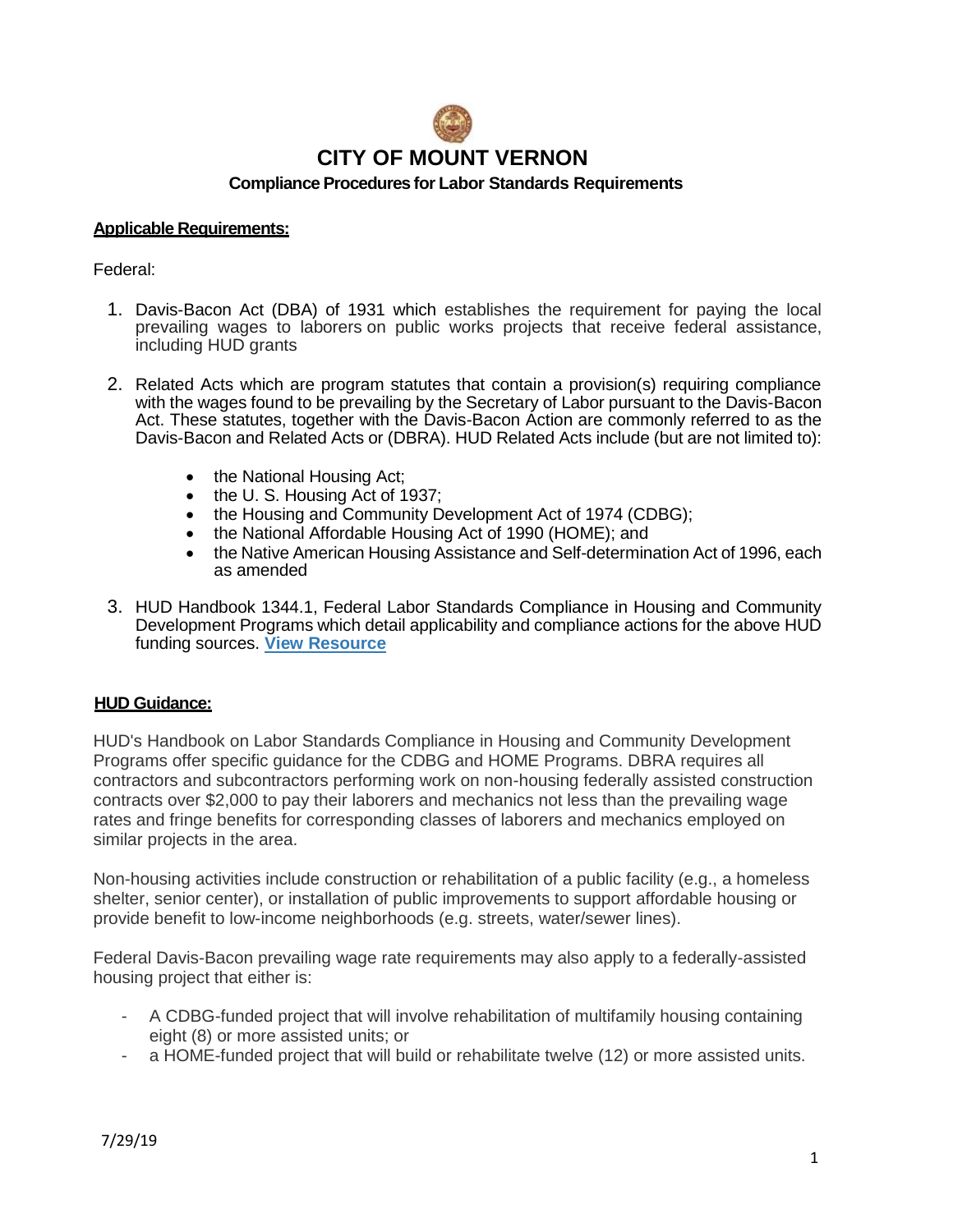# **Basic Labor Standards Procedures**

These requirements present an impact to the cost of projects, and carry with them significant record keeping procedures, so project sponsors are encouraged to contact the Mount Vernon Urban Renewal Agency (MVURA) early in their project planning for further information if a proposed project will be subject to Davis-Bacon.

If a project sponsor expect that its project will be a covered project, any and all solicitation documentation will need to alert contractors that Davis-Bacon requirements will apply, and will need to include the appropriate federal wage decision and other required labor provisions.

The prevailing wage rates and fringe benefits are determined by the Secretary of Labor for inclusion in covered contracts. Federal wage decisions will be made available by MVURA staff for project cost feasibility determinations upon request.

# Contractor Responsibilities

The following list has been prepared to assist Contractors in meeting contractual labor standards responsibilities. All major administrative and procedural activities are described in the sequence they will occur as the construction project progresses.

The term "employer," as used below, refers to the Prime Contractor, each Subcontractor, or each Lower-tier Subcontractor.

Payrolls and documentary evidence of compliance is required to be sent in the delivery procedure as follows:

- $\triangleright$  Each Lower-tier Subcontractor, after careful review, submits required documents to the respective Subcontractor.
- ➢ Each Subcontractor, after checking his own and those of each Lower-tier Subcontractor he may have, submits required documents to the Prime Contractor.
- $\triangleright$  The Prime Contractor, after reviewing ALL payrolls and documentation, including his/her own, and correcting violations where necessary, submits all certified payroll reports to the City of Mount Vernon and/or MVURA staff.
- NOTE: Working subcontractors are not exempt from receiving prevailing wage. Davis-Bacon Act regulations specifically stipulate that independent subcontractors are not exempt from receiving weekly prevailing wage for the classification of work which they perform. This is true regardless of any contractual relationship between the primary contractor and subcontractor. This means that it is the prime contractor's responsibility to ensure that a prevailing wage rate is paid to subcontractors performing on-site work.

(Source documentation: Department of Labor Relations Letters dated January 13, 1993 and December 2, 1996.)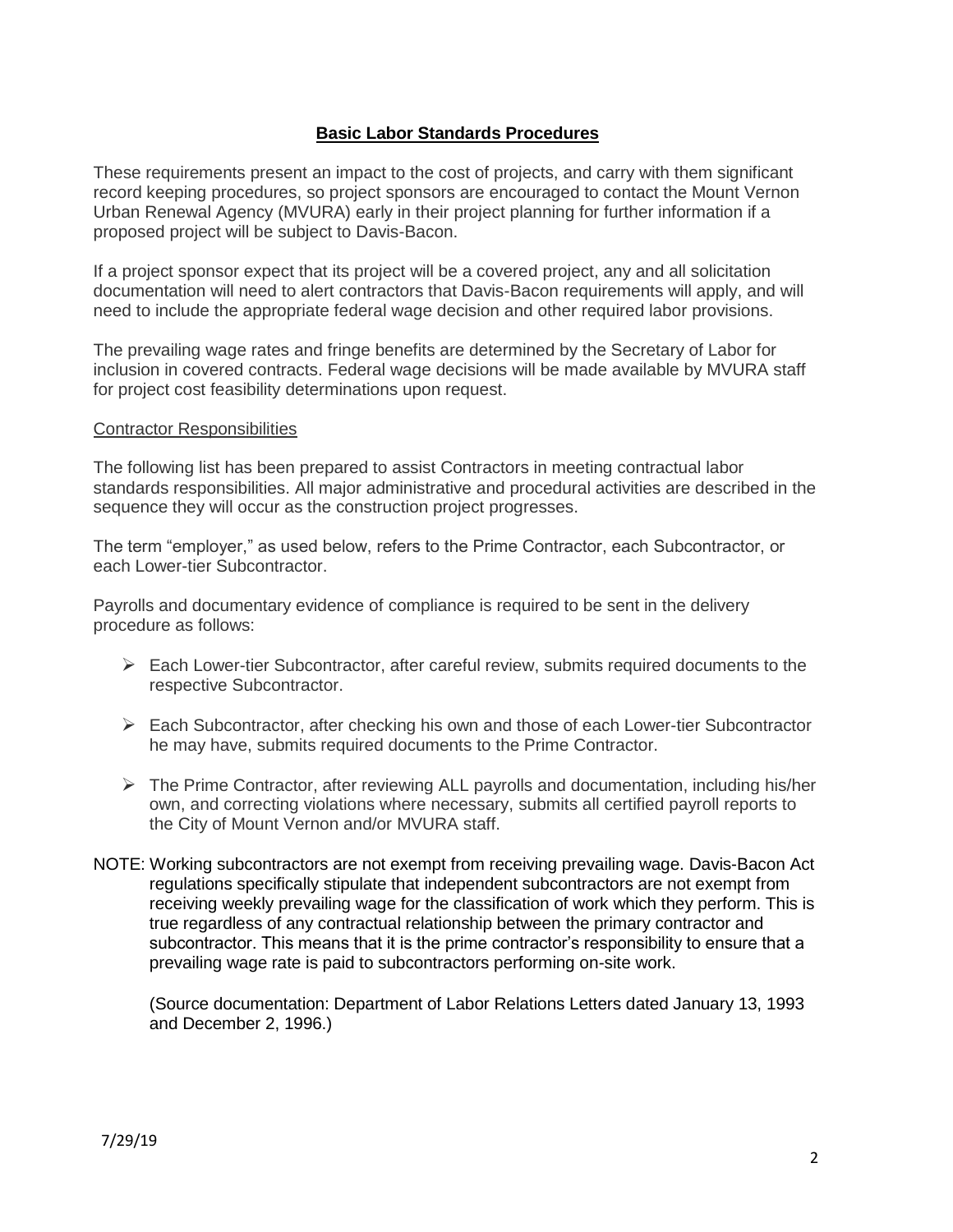#### Before Construction Begins

The project sponsor must ensure that each employer has:

- $\Box$  Not been debarred or otherwise made ineligible to participate in any Federal or Federally-assisted project (search for excluded contractors at [www.sam.gov\)](http://www.sam.gov/)
- $\Box$  Received the appropriate contract provisions covering labor standards requirements
- $\Box$  Reviewed and understands all labor standards contract provisions
- $\Box$  Received the applicable wage decision as part of the contract
- $\Box$  Requested and received the minimum wage for each classification to be worked on the project which was not included on the wage decision by completing the additional wage classification process and before allowing any such trade(s) to work on the project
- $\Box$  If an apprentice is to be performing work on the project, the contractor has requested and received certification of his/her apprentice program from the State's Bureau of Apprenticeship and Training (recognized by USBAT) and submitted copy thereof to the recipient prior to employment on the project
- $\Box$  Likewise, "trainee" program certification from U.S. BAT, if applicable, must be submitted.

# At Construction Start

The project sponsor must ensure that each employer has:

- $\Box$  Notified staff of the construction start date in writing
- $\Box$  Has placed each of the following on a bulletin board prominently located on the project site which can be seen easily by workers (and replaced if lost or unreadable at any time during construction):
	- A copy of the Wage Decision
	- "Notice to Employees" Poster
- $\Box$  Before assigning each project worker to work, has obtained the worker's name, job classification, and best mailing address. (Note: It is no longer necessary to report an employee's Social Security number on every certified payroll report, only the last four digits of the employee's SSN must be reported, and only on the first payroll report in which that employee worked on the Davis-Bacon covered project).

 $\Box$  Has informed each worker of:

- His/her work classification (journeyman or job title) as it will appear on the payroll
- His/her duties of work
- The U.S. DOL's requirements on this project that he/she is either a journeyman, apprentice, or laborer: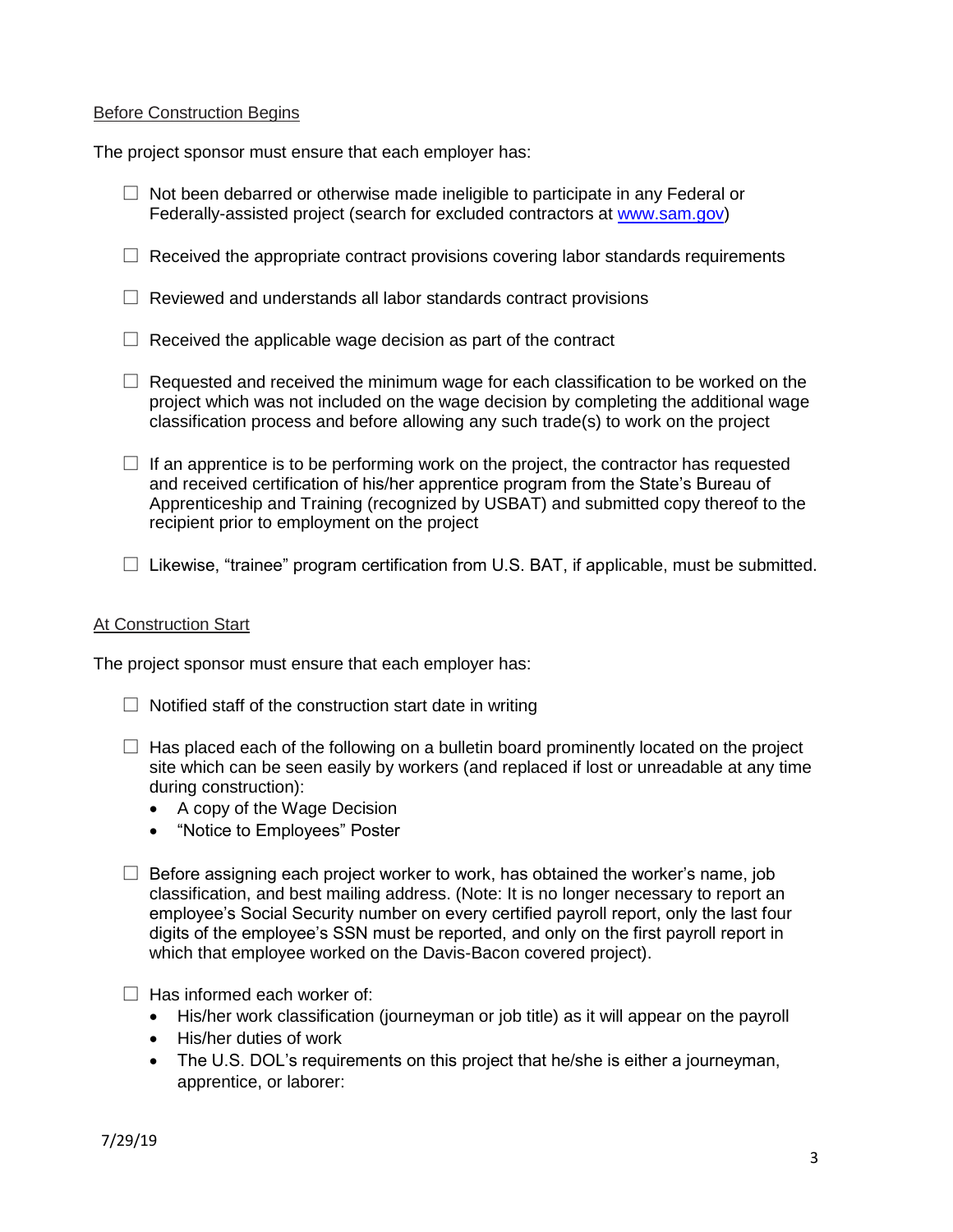- $\circ$  If a journeyman, he/she must be paid a journeyman's minimum wage rate or more.
- $\circ$  If apprentice, he/she is to be paid not less than the apprentice's rate for the trade based on his year of apprenticeship.
- $\circ$  If a laborer, he/she is to do laborer's work only–not use any tool or tools of the trade and not perform any part of the journeyman's work and is to be paid the laborer's minimum rate or more.
- $\circ$  If applicable, has obtained a copy of each apprentice's certificate with the apprentice's registration number, percentage of wage to be paid and his year of apprenticeship from the State BAT.
- $\Box$  Understands the requirements that each laborer or mechanic who performs work on the project in more than one classification within the same work week shall be classified and paid at the highest wage rate applicable to any of the work which he performs unless certain requirements are met (refer to "Additional Guidance for filling in a Payroll Report"):
- $\Box$  Has informed each worker of:
	- His/her hourly wages (not less than the minimum wage rate for his/her work as stated on the Wage Decision);
	- Payment of overtime at the rate of time and one half for all work over 40 hours per week;
	- Fringe benefits, if any (see wage decision for any required), paid in cash or into an approved third party trust;
	- Permissible deductions from his/her pay and/or any deductions voluntarily requested in writing from the employee.
- $\Box$  Has informed each worker that he is subject to being interviewed on the job by a representative of OCD to confirm that the employer is complying with all labor requirements.
- $\Box$  Has informed each foreman, journeyman, and apprentice that the proper journeyman-toapprentice ratio must be observed on the job site at all times when an apprentice is working.

# During Construction:

The project sponsor must ensure that each employer has:

- $\Box$  Has not selected, assigned, paid different pay rates to, transferred, upgraded, demoted, laid off, and not dismissed any project worker because of race, color, religion, sex, or national origin or other federal, state or local protected class.
- $\Box$  Has employed all registered apprentices referred to him through normal channels up to the applicable ratio of apprentices to journeyman in each trade used by the employer.
- $\Box$  Will maintain basic employment records for no less than three years, accessible to inspection by HUD, grant administration staff, or other U.S. government representatives.